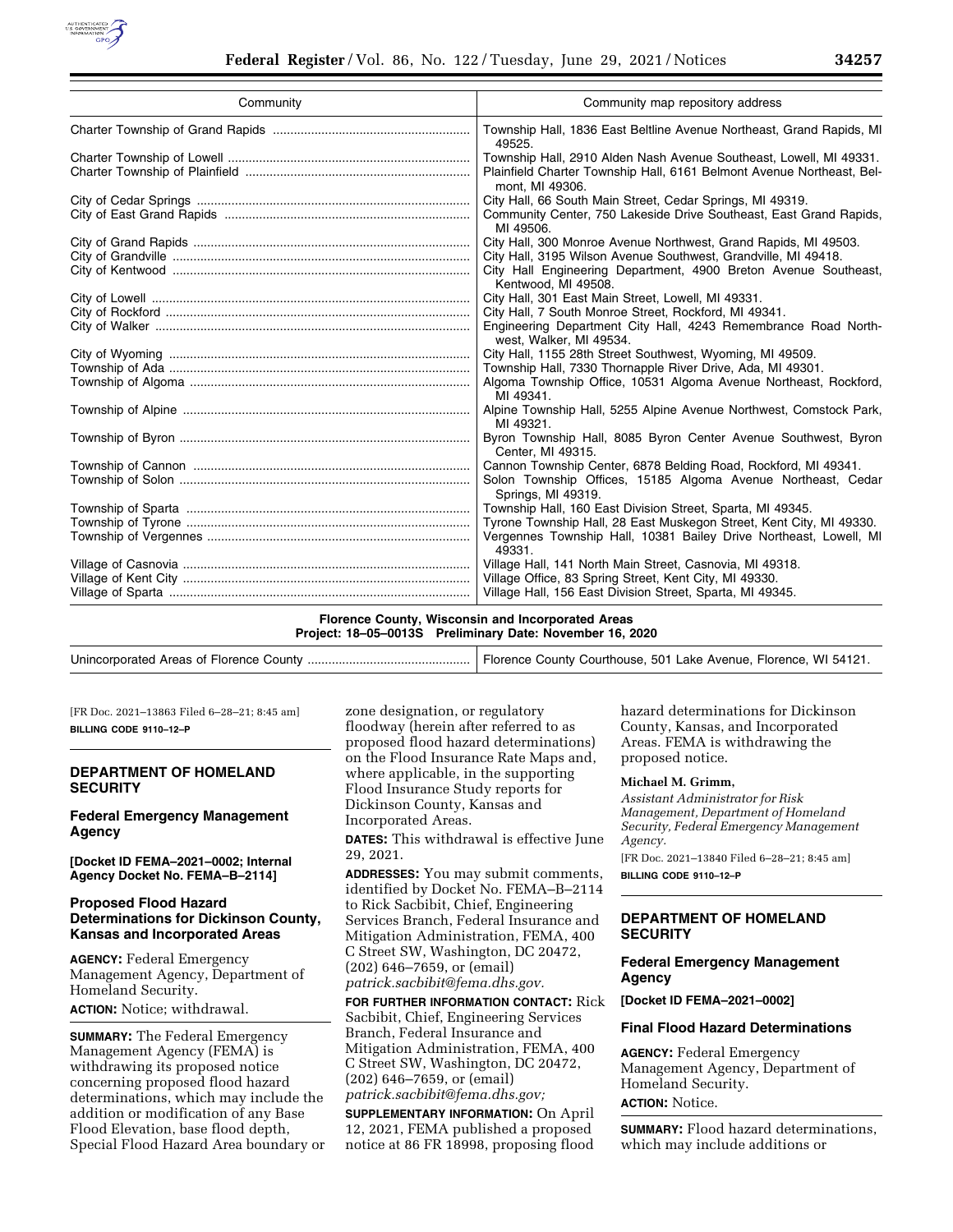modifications of Base Flood Elevations (BFEs), base flood depths, Special Flood Hazard Area (SFHA) boundaries or zone designations, or regulatory floodways on the Flood Insurance Rate Maps (FIRMs) and where applicable, in the supporting Flood Insurance Study (FIS) reports have been made final for the communities listed in the table below. The FIRM and FIS report are the basis of the floodplain management measures that a community is required either to adopt or to show evidence of having in effect in order to qualify or remain qualified for participation in the Federal Emergency Management Agency's (FEMA's) National Flood Insurance Program (NFIP). In addition, the FIRM and FIS report are used by insurance agents and others to calculate appropriate flood insurance premium rates for buildings and the contents of those buildings.

**DATES:** The date of October 7, 2021 has been established for the FIRM and, where applicable, the supporting FIS report showing the new or modified flood hazard information for each community.

**ADDRESSES:** The FIRM, and if applicable, the FIS report containing the final flood hazard information for each community is available for inspection at the respective Community Map Repository address listed in the tables below and will be available online through the FEMA Map Service Center at *<https://msc.fema.gov>*by the date indicated above.

**FOR FURTHER INFORMATION CONTACT:** Rick Sacbibit, Chief, Engineering Services Branch, Federal Insurance and Mitigation Administration, FEMA, 400 C Street SW, Washington, DC 20472, (202) 646–7659, or (email) *[patrick.sacbibit@fema.dhs.gov;](mailto:patrick.sacbibit@fema.dhs.gov)* or visit the FEMA Mapping and Insurance eXchange (FMIX) online at *[https://](https://www.floodmaps.fema.gov/fhm/fmx_main.html) [www.floodmaps.fema.gov/fhm/fmx](https://www.floodmaps.fema.gov/fhm/fmx_main.html)*\_ *[main.html.](https://www.floodmaps.fema.gov/fhm/fmx_main.html)* 

**SUPPLEMENTARY INFORMATION:** The Federal Emergency Management Agency (FEMA) makes the final determinations listed below for the new or modified flood hazard information for each community listed. Notification of these changes has been published in newspapers of local circulation and 90 days have elapsed since that

publication. The Deputy Associate Administrator for Insurance and Mitigation has resolved any appeals resulting from this notification.

This final notice is issued in accordance with section 110 of the Flood Disaster Protection Act of 1973, 42 U.S.C. 4104, and 44 CFR part 67. FEMA has developed criteria for floodplain management in floodprone areas in accordance with 44 CFR part 60.

Interested lessees and owners of real property are encouraged to review the new or revised FIRM and FIS report available at the address cited below for each community or online through the FEMA Map Service Center at *[https://](https://msc.fema.gov) [msc.fema.gov.](https://msc.fema.gov)* 

The flood hazard determinations are made final in the watersheds and/or communities listed in the table below.

(Catalog of Federal Domestic Assistance No. 97.022, ''Flood Insurance.'')

#### **Michael M. Grimm,**

*Assistant Administrator for Risk Management, Department of Homeland Security, Federal Emergency Management Agency.* 

| Community                                                                | Community map repository address                                                                                                                                                                                                                                                                                                                                                                                            |  |
|--------------------------------------------------------------------------|-----------------------------------------------------------------------------------------------------------------------------------------------------------------------------------------------------------------------------------------------------------------------------------------------------------------------------------------------------------------------------------------------------------------------------|--|
| DeSoto County, Florida and Incorporated Areas<br>Docket No.: FEMA-B-2032 |                                                                                                                                                                                                                                                                                                                                                                                                                             |  |
|                                                                          | DeSoto County Planning Department, 201 East Oak Street, Arcadia,<br>FL 34266.                                                                                                                                                                                                                                                                                                                                               |  |
|                                                                          | Hillsborough County, Florida and Incorporated Areas<br>Docket No.: FEMA-B-1950                                                                                                                                                                                                                                                                                                                                              |  |
|                                                                          | Construction Services Center, 1400 North Boulevard, Tampa, FL<br>33607.<br>Hillsborough County Public Works Department, 601 East Kennedy<br>Boulevard, 22nd Floor, Tampa, FL 33602.                                                                                                                                                                                                                                         |  |
|                                                                          | Turner County, South Dakota and Incorporated Areas<br>Docket No.: FEMA-B-2004                                                                                                                                                                                                                                                                                                                                               |  |
|                                                                          | City Hall, 741 Main Street, Centerville, SD 57014.<br>City Hall, 701 Burns Place, Hurley, SD 57036.<br>City Hall, 398 North Broadway Avenue, Marion, SD 57043.<br>City Shops, 279 West 5th Street, Parker, SD 57053.<br>Map Repository, 261 East 4th Street, Davis, SD 57021.<br>Map Repository, 300 3rd Street, Monroe, SD 57047.<br>Turner County Planning and Zoning Office, 400 South Main Street,<br>Parker, SD 57053. |  |
|                                                                          | Amelia County, Virginia (All Jurisdictions)<br>Docket No.: FEMA-B-2013                                                                                                                                                                                                                                                                                                                                                      |  |
|                                                                          | Amelia County Courthouse, 16360 Dunn Street, Amelia, VA 23002.                                                                                                                                                                                                                                                                                                                                                              |  |
|                                                                          | Summers County, West Virginia and Incorporated Areas<br>Docket No.: FEMA-B-2032                                                                                                                                                                                                                                                                                                                                             |  |
|                                                                          | City Hall, 322 Summers Street, Hinton, WV 25951.<br>Summers County Courthouse, 120 Ballengee Street, Suite 203, Hinton,<br>WV 25951.                                                                                                                                                                                                                                                                                        |  |